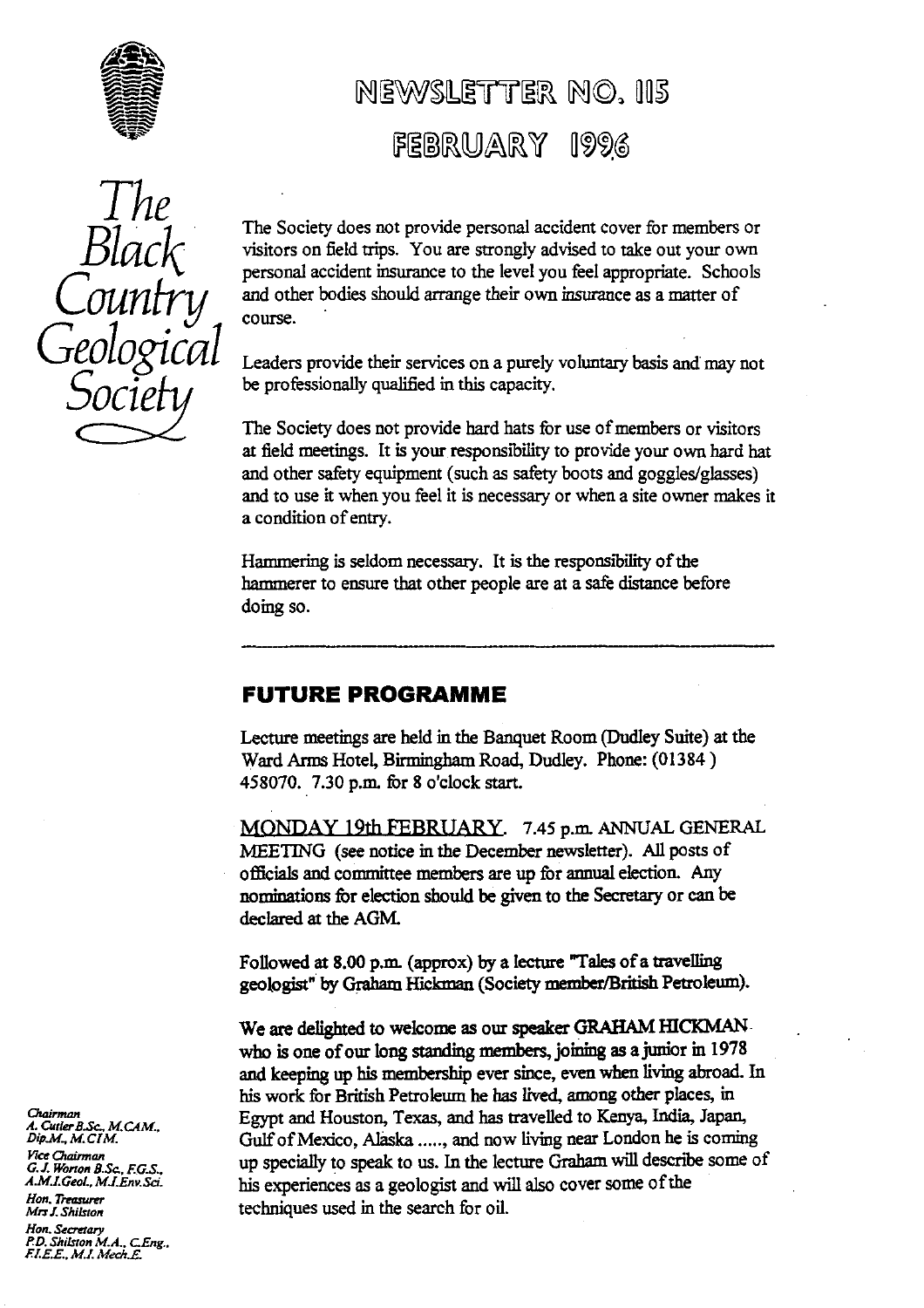MONDAY 18th MARCH. Lecture: Mass earth movements, climatic changes and civil engineering: recent catastrophic mass earth movements in North Wales. By Dr. Ken Addison (Wolverhampton University/St. Peters College Oxford).

*Ken Addison writes: "* In North Wales in June 1993 heavy rainfall on the plateau surfaces, limestone cliffs and steep slopes of the Great Orme near Llandudno triggered slope failures at 30 sites. Overland water flow and eruption of new springs initiated debris flow, debris slides, rockfalls and mudslides. This led to a complex pattern of failure which severely damaged Marine Drive, closing it for 9 months with a loss of toll revenue and involving costly repair.

Erosion of the slopes revealed a complex and highly variable assemblage of angular limestone rubble, glacial sediments, tufa, buried soils and slopewash, indicating a series of mass earth movements over a long period of time during and since the Late Devensian cold stage.

In this lecture I will investigate the geotechnical aspects of the slope failures and propose an environmental reconstruction of the 1993 (and earlier) mass earth movements here and in Snowdonia. They have implications for future engineering and landscape management of the Great Orme: Marine-Drive and A5 reads, and other British montane slopes."

KEN ADDISON is Senior Lecturer, School of Applied Sciences, University of Wolverhampton, and Supernumerary Fellow & Tutor in Physical Geography, St. Peter's College, Oxford. He has made a special study of North Wales geology and in particular its glacial history, and has written several guides and booklets. A selection of these will be on sale at the meeting.

APRIL - DATE TO BE ADVISED. Weekday visit to Winsford Salt Mine, Cheshire.

THURSDAY (note THURSDAY) 25th APRIL. Lecture: "Monitoring active volcanoes: procedures and prospects". By Dr. W. McGuire (Centre for Volcanic Research Cheltenham & Dept of Geological Sciences UCL). Members of the Geological Society of London (West Midlands Regional Group) will be joining us for this meeting.

*Bill McGuire writes:* The importance of reliable volcano monitoring is Illustrated by the number of deaths caused by eruptions in recent times; over 28,000 in the last decade and some 260,000 since 1700 AD. Population growth in underdeveloped countries, where most hazardous volcanoes are located, results in a dramatic rise in the numbers of people occupying danger zones. To counteract this threat monitoring programmes are being developed for previously unmonitored high-risk volcanoes, and the effectiveness of existing programmes isbeing increased.

Monitoring seismic activity and ground deformation continues to form the mainstay of volcano surveillance programmes, but increasing use is made of new techniques involving the measurement of gravity and magnetic **variations,** and the changing compositions of volcanic gases and ground waters. Earth observation satellites play an increasing role, gathering data on a number of topics including the composition, growth and evolution of gas and ash plumes, the detection of thermal changes which might indicate future activity, and the remote measurement of ground deformation.

DR. McGUIRE is probably this country's foremost volcanologist. He is Visiting Professor of Volcanology at University College, London, Head of the Centre for Volcanic Research at Cheltenham, Chairman of the Volcanic Studies Group of the Geological Society, and UK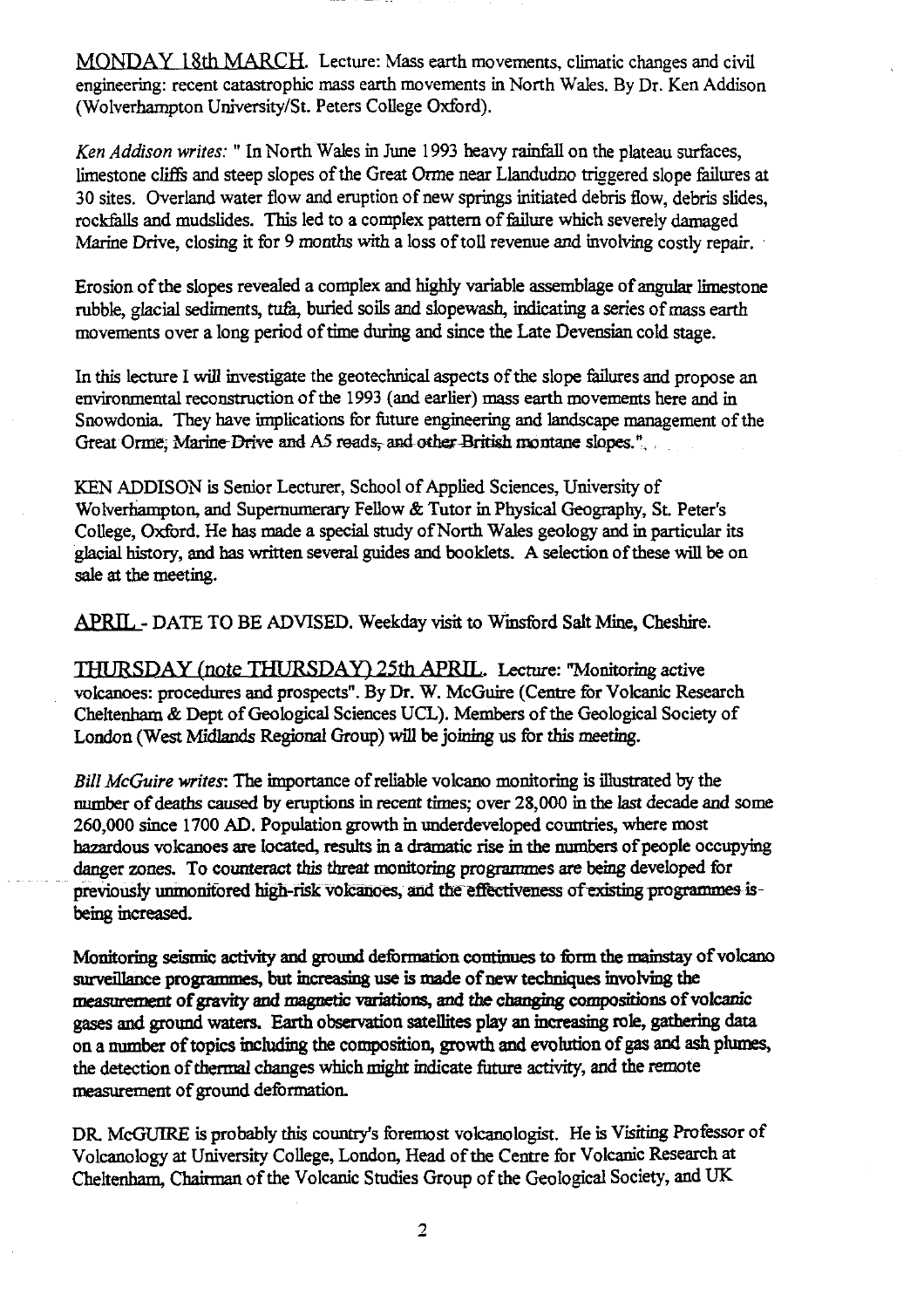Representative of IAVCEI (International Association of Vulcanology and Chemistry of the Earth's Interior).

His research interests are ground deformation and magnetic monitoring of volcanoes; volcano instability; volcanic hazards and their mitigation; volcanics and climate change. He has worked on Mount Etna for 19 years and also has research programmes in the Canary Islands and on Piton de la Fournaise volcano (Reunion Island, Pacific Ocean).

SUNDAY 19th MAY Field meeting to Wirksworth, Derbyshire. Leader: Kate Ashcroft (Society member).

Meet at 10.15 a.m. at the National Stone Centre (grid ref: 284553) situated on the B5035 Ashbourne to Wirksworth road, just east of its intersection with the B5023. The Centre has a large car park on the south side of the road, i.e. the right hand side if approaching from Ashbourne.

There is access to some spectacular quarries which enable one to study Carboniferous shelf limestones and to compare sedimentation features inside a lagoon, on the reef and from deeper water beyond the reefs. The overlying Grits can be studied at Black Rocks.

> HARD HATS ARE REQUIRED FOR THIS FIELD MEETING. Members must provide their own.

Hammering is restricted to loose material. All attending will be required to sign an indemnity form on the day.

MONDAY 17th JUNE. Evening field meeting to Saltwells Nature Reserve. Leader: Alan Cutler (Society Chairman).

MONDAY 1St JULY . Evening field meeting to Kinver. Leader: Alan Cutler (Society Chairman).

**SUNDAY 14th J1JLY.** Field meeting to The Roaches, north Staffordshire. Leader: Don Steward (Stoke-on-Trent Museum).

SATURDAY 7th - FRIDAY 13th SEPTEMBER. British Association Annual Festival. Held for 1996 in Birmingham. Details available from BAAS Office:

> Fortress Holuse 23 Saville Row **London W1X IAB** phone: 0171 494 3326

**SUNDAY 29th SEPTEMBER.** Field meeting to Alderley Edge, Cheshire, for Triassic strata and an underground visit to one of the copper mines. Leader: Tony Browne *(Manchester* Geological Association).

MONDAY 7th OCTOBER. Lecture: Underground limestone mining in Shropshire by Dr. Ivor Brown (Consultant).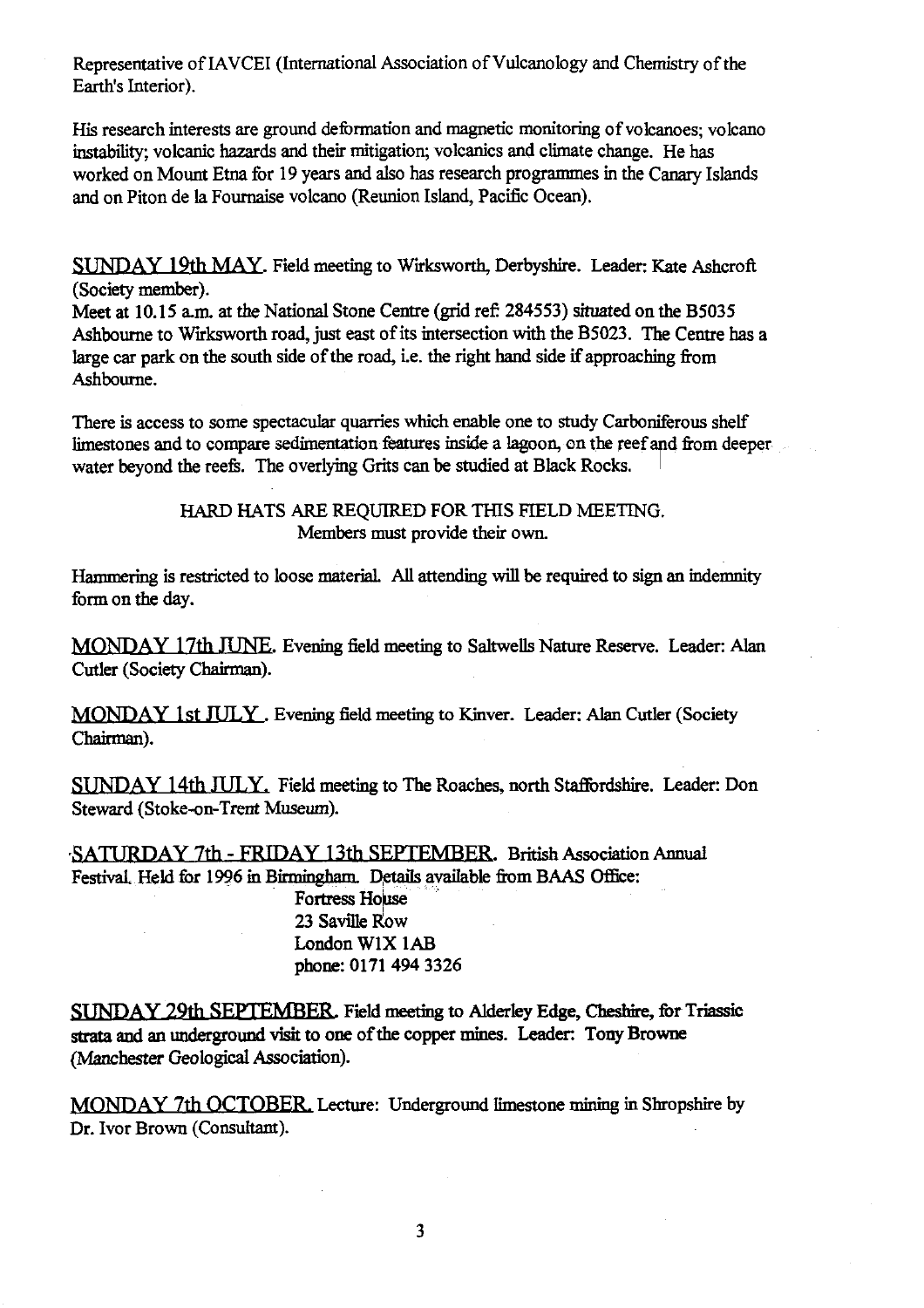## **Editorial**

Pondering how to get more people to contribute to the newsletter so that it will retain its freshness I was grateful for a new puzzle from'Tamia'. It's a very good crossword but somewhat easier than most we've published. Do try to solve it if you have time. (I do appreciate that most of you are very busy!) But what a wealth of talent we have among our membership. Thank you to all who have contributed in the past year.

Scottish poet Hugh MacDiarmid frequently used geological imagery in his poetry for example read 'Crystals like Blood', 'On a raised beach' and 'The North Face of Liathach.' I'm intrigued by the ideas and imagery in his poems, as in this *very* short one:

#### On the Ocean Floor

Now more and more on my concern with the lifted waves of genius gaining I am aware of the lightless depths that beneath them lie; And as one who hears their tiny shells incessantly raining On the ocean floor as the foraminifera die.

#### **Reports**

Thrust tectonics and piggyback basins in the Western Spanish Pyrenees by Dr. Jonathan Turner (Birmingham University), 27th November 1995.

A topographical map of the western Mediterranean reveals a string of mountains from North Africa through Spain to Italy, with the Pyrenees forming on of the components of the Spanish sector. In his lecture Dr. Turner outlined the tectonic movements relating to the Pyrenees, reminding us of the basic principles of mountain building, and explaining in detail some of the structures resulting from the various thrust sheets including the formation of piggyback basins at their top levels.

The Pyrenees were formed in the Miocene/Pliocene as the Spanish plate first pivoted with the opening of the Bay of Biscay and then was pushed under Europe by the northwards advance of the African plate. There were substantial *sedimentary* deposits on the sea-floor before the collision of the plates and it is these rocks which now form much of the Pyrenees. They include thick shelf carbonates, corals, marine clastics and marine/alluvial fan deposits. It is estimated that 150km of the Spanish plate is under Europe with consequent thickening of the crust in this area.

We were reminded of the principles of isostasy whereby a continental *mass of low density* material floats on the higher density lithosphere. Where there are high mountains on the continental surface there is a corresponding thickening of the underside to provide the necessary increased buoyancy, and similarly as a mountain is reduced by erosion there is a corresponding uplift due to isostatic action. Because of the continuous processes of erosion and uplift, older rocks in the core of a mountain are gradually exposed, and the sequence of strata that composed the mountain is shown in the adjacent sediments; this sequence is often the best evidence of the original structure of a mountain rather than studying the core itself.

During mountain building as a result of plate collision, thrust sheets can develop as older and younger strata are thrust above/below each other, and this occurred during uplift of the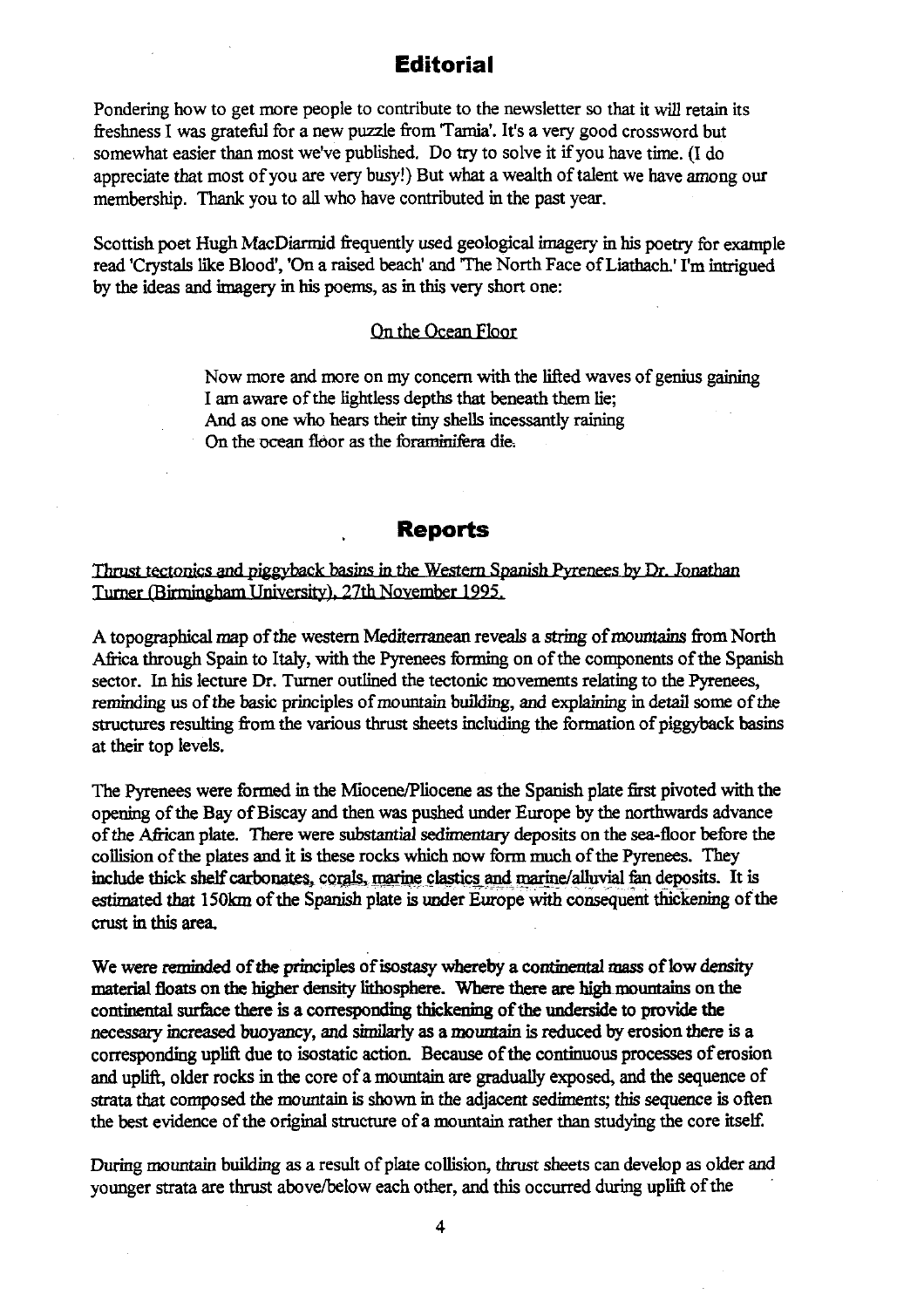Pyrenees. The **be**haviour of a thrust belt c**an be** likened to a wedge of snow in a shovel pushed on a garden path, the angle of taper of the deformed edge is critical, and as pressure continues it collapses on itself. The subsequent uplift and the folding caused by the various thrust forces in different directions with resultant major faults has produced some very complicated structures.

Basins can form and then fill whilst being carried on top of active thrust sheets *(thrust-top or piggyback' basins)* and their development depends on the evolution of the **thrust** system. Basically the shape of a basin depends on the degree of flexure of the underlying crust or base, a stiff base produces a shallow spreading basin whilst a fle**xi**ble base produces a deeper narrower basin. During its development a basin normally commences as relatively wide and shallow, then as the thrust action causes shortening of the strata it will become narrower and deeper in its upper section, so giving a characteristic profile. In the Pyrenees thrusting and folding has produced such basins - Dr. Turner cited in particular the East and West Jaca Basins (see fig. 1) - and these have then been filled with sediments from erosion as the thrust and folding continues.



Fig. 1 section showing thrust faults in West Jaca Basin

The Ebro basin, to the south of the Pyrenees, was relatively undeformed but the tectonic movement caused it to become a continental landlocked area At that time its drainage was internal to lakes while the River Ebro now drains into the **Mediterranean** having cut a channel through the coastal mountains. The area has many braided streams full of rounded conglomerates which could not possible have been transported by the existing river and the inference is that these rocks were deposited by a fast flowing river prior to the collision of the plates, and that erosion since the collision has removed the overlying cover.

The lecture was a ve**ry** interesting exposition of an area which had not previously featured in our programme and we are grateful that Dr. Turner was able to speak to us.

Dennis Wood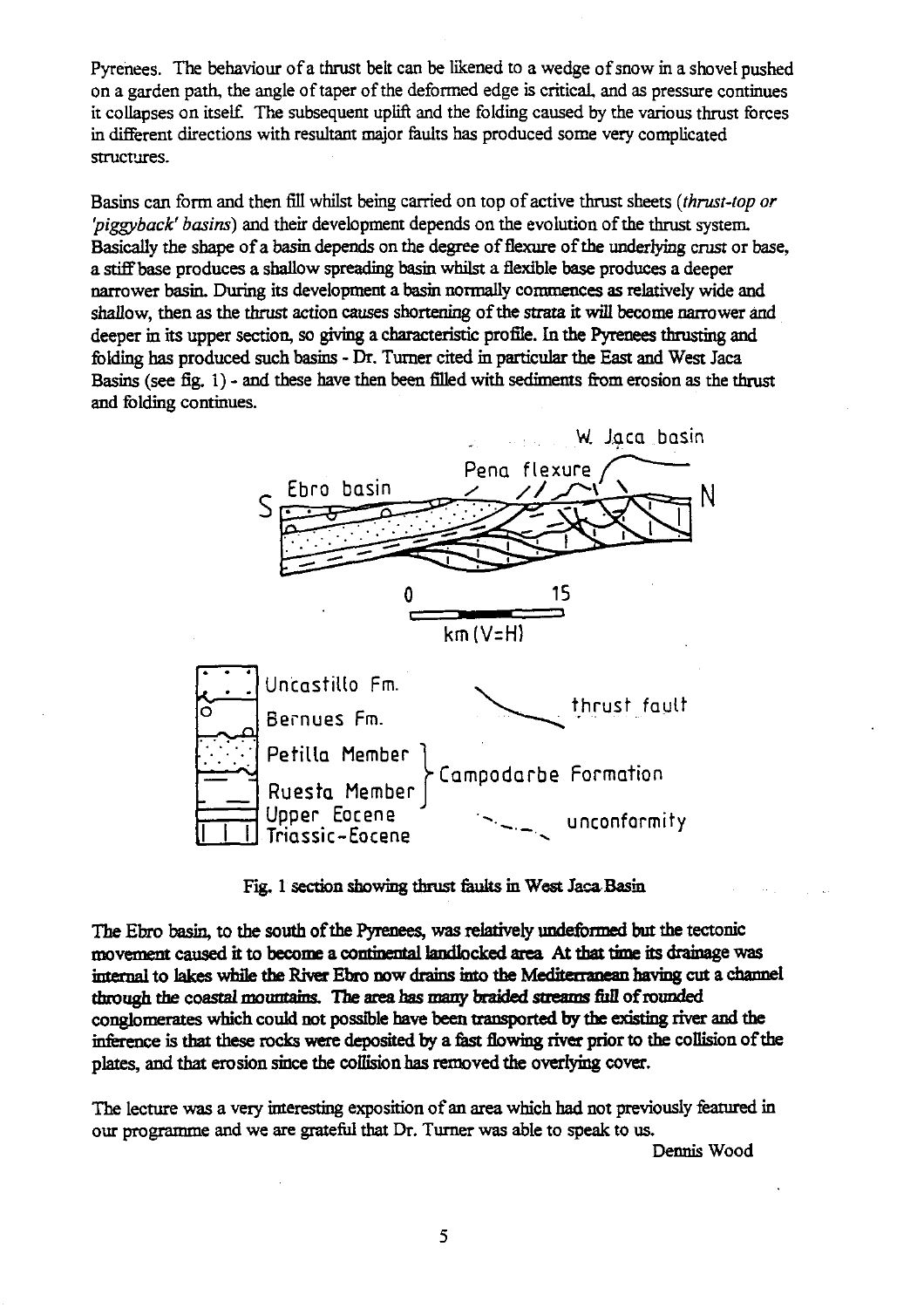### The Great Dyke of Zimbabwe by Dr. J.I. Langford (Reader in Crystallography in the School of Physics and Space Research at Birmingham University). 15th January 1996.

Much of Zimbabwe is high veld country, at an altitude of 3000-5000 ft. It is generally rather flat but is crossed from north to south by the Great Dyke, a low ridge up to 300 ft above the surrounding country extending 320 miles in length and 2-7 miles in width. The Dyke, along with the Great Wall of China, was visible to the first Lunar landing team and the Landsat satellite pictures show it clearly.

The high veld generally consists of Archaean granites and schists of 3500-2700 My age. It is well mineralized with about 40 minerals identified. The Great Dyke is strictly speaking not a true dyke but a "linear series of differentiated mafic and ultra-mafic lopoliths" that is, saucer shaped intrusions largely of ferro-magnesium-silicate minerals. The intrusions were emplaced 2600 My ago. There are at least 4 centres ofmagma along the line of the dyke, the magma spreading in a long line of fissures. Bore holes drilled 10,000 ft into the lopoliths show 12 cycles of cooling with no chill zones between, so the intrusion stayed hot and plastic between cycles. As each intrusion cooled, olivine crystallised first, then pyroxenes with gabbros at the end of each cycle. This results in sequences of 1) Serpentinite, pale green olivine-rich soft rocks based on sheet silicates together`with chromium and <5% of accessory minerals; 2) Pyroxenite, darker, harder rocks having chain silicates units and 3) Gabbros derived from olivine-basalt. The large weight of plastic intrusion caused the layers to slump towards the source as they solidified forming saucer-like synclines which, as they cooled, were faulted longitudinally and transversely to form a graben structure. The mineral sequences are exposed at the sides of the graben.

Chromite,  $F_{12}O_{4}$ , a dense mineral having spinel structure, is found at the base of the serpentinite layers 10-20cm thick, the serpentinite layers usually being about 1.6-1.7m thick. The whole body of chromite is the world's largest deposit and is mined for use in stainless steel. Chromite is probably the largest export of Zimbabwe.

The various rock layers in the line of low hills of the dyke can be readily seen since little vegetation grows on the serpentinite due to trace elements such as nickel, but the pyroxenite supports lush vegetation.

The larger mines are owned by Anglo-America or Union Carbide. The method of mining is simple, the outcrops of Serpentinite are located near the magma origin. The layers dip down the syncline at about 30<sup>0</sup>. The soft serpentinite is mined out exposing the chromite layer underneath. Various levels are mined 15m apart, the lowest being 180m deep. Ore and waste are put in separate cars, the ore-being-brought to the surface for transport to a central crushing. and treatment plant. The waste is used for back-fill and the excess tipped at the surface. Much of the mining is done manually, labour being plentiful.

Smaller mines are locally owned and run as co-operatives, mining is primitive with even less mechanisation.

One large mine visited by Dr. Langford was producing 6000 tonnes/month, about half of its capacity since sales had declined due to recession. There were 3 such mines and an unspecified number of smaller mines.

The Dyke is also rich in platinum minerals, but these have not yet been fully exploited.